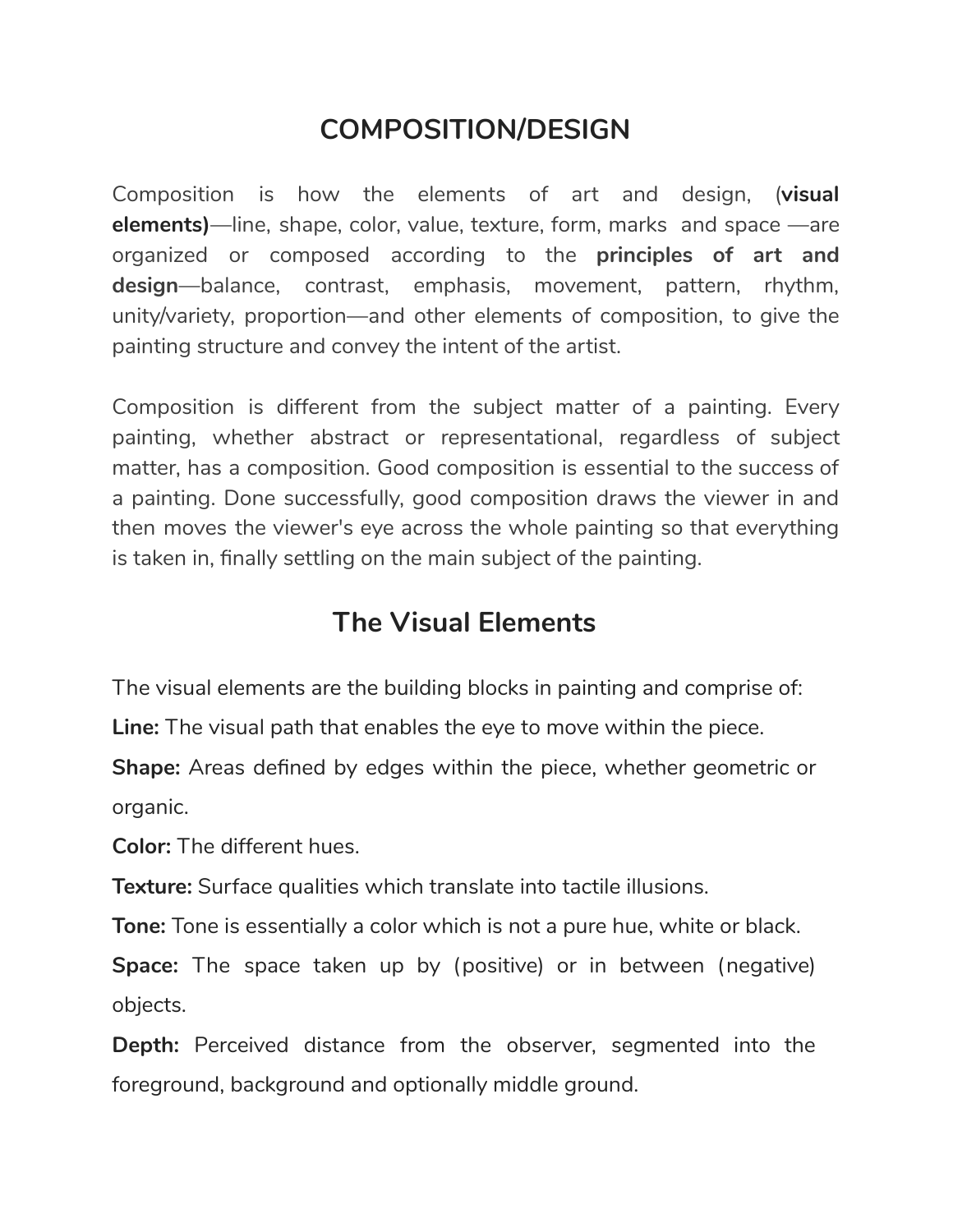# **Principles of Art and Design**

The principles of art (or the principles of design) are essentially a set of criteria which are used to explain how the **visual elements** are arranged in a work of art.

## **CONTRAST**

Contrast is everything in art. Without it, you may as well leave the canvas blank.

It is one of the principles of art which refers to the striking difference between two elements. For example, there is a strong contrast when you place a vivid red next to a dull green, or a rough texture next to a smooth texture, or a hard edge next to a soft edge, and so on.

Detail contrast: a contrast between areas of detail and more bland areas.

Shape contrast: A contrast between different shapes (rectangles and circles).

## **MOVEMENT**

Your paints cannot physically move, but you can arrange the paints in a way which gives the illusion or suggestion of movement.

One of the most effective techniques for creating movement in your painting is to use bold and directional brushwork. By doing this, you can suggestively push your viewer around the painting as you please. You could also suggest movement through repetition or pattern.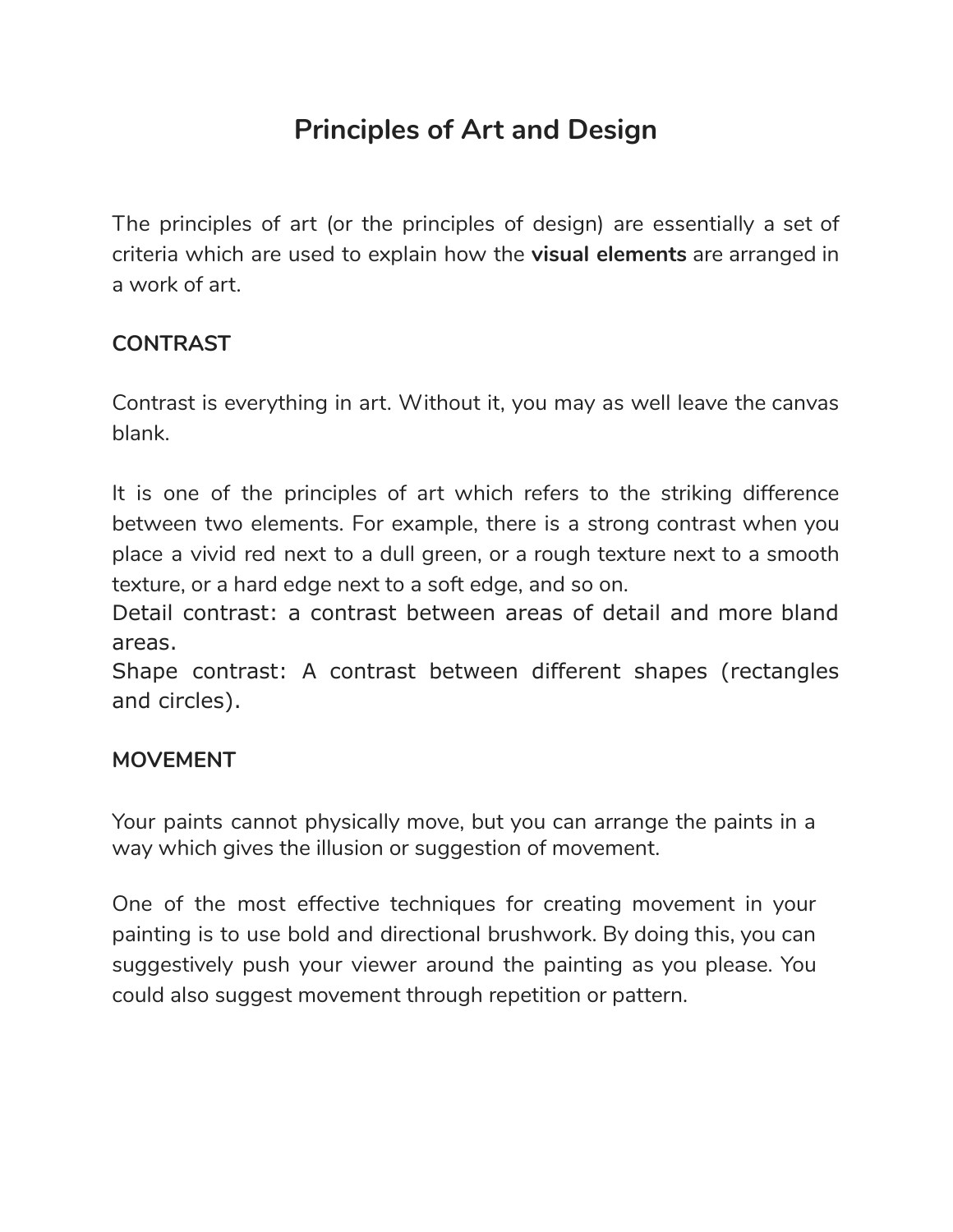# **VALUE**

Value Contrast: Refers to the contrast between light and dark colors. Every color has an underlying level of lightness. A saturated yellow is *lighter* than a saturated blue. So when you place a yellow next to blue, there is a contrast in hue *and* value.

Our eyes are very responsive to value contrast, much more so than hue or saturation contrast. That is why value is widely considered by artists to be the most important aspect of color.

## **COLORS**

Hue Contrast: Hue contrast refers to the contrast between different colors on the color wheel. It is independent of value and saturation (though they often play a part). Colors which are on opposing sides of the color wheel have a strong contrast. These are referred to as complementary colors.

## **SATURATION**

Saturation Contrast: Refers to a contrast between saturated and dull colors. For example, a saturated yellow against a dull yellow. The image below demonstrates value contrast, hue contrast and saturation contrast in that order.

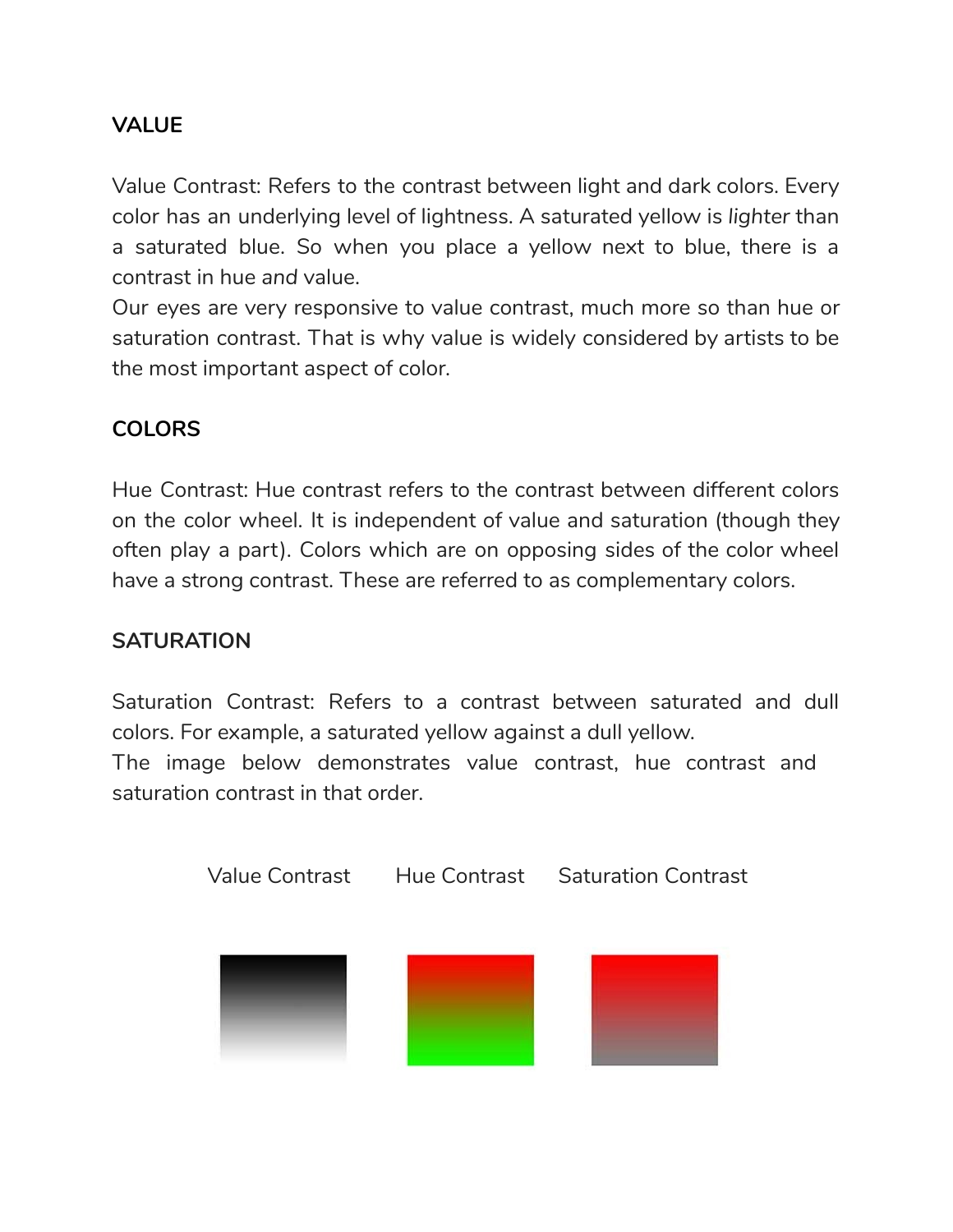Many artists do not think about color contrast in terms of value, hue and saturation. Most of the time they take a very general approach to color. When you think of color contrast in terms of the three individual elements, you start to see so many more opportunities in painting. Instead of just contrasting a red color against a green color (hue contrast), you could bring value and saturation into the mix by contrasting a *dull and dark* red against a *saturated and light* green. Or you could create a very subtle contrast between different greens in your painting by keeping the hue the same and just altering the saturation.

Tip: When you change one aspect of a color (the value, hue or saturation), there are usually implications on the other aspects. For example, if you make a color lighter with white, you also reduce the saturation but the hue will stay roughly the same. When you make a color lighter with yellow, the saturation will not change as much but the hue will change. I like to think about color like a triangle of influence. When you change one side, always consider the implications it has on the other two sides of the triangle.

## **TEXTURE**

You could create a strong contrast between smooth and rough textures. Here are some of the applications of texture contrast:

- $\geq$  To create a sense of depth in your painting by using rough texture in the foreground and smooth texture in the background.
- $\geq$  To create a stronger contrast between your lights and darks by using thick paint for your lights and thin paint for your darks.
- $\geq$  To paint the illusion of numbers and activity. More texture can indicate there is more going on.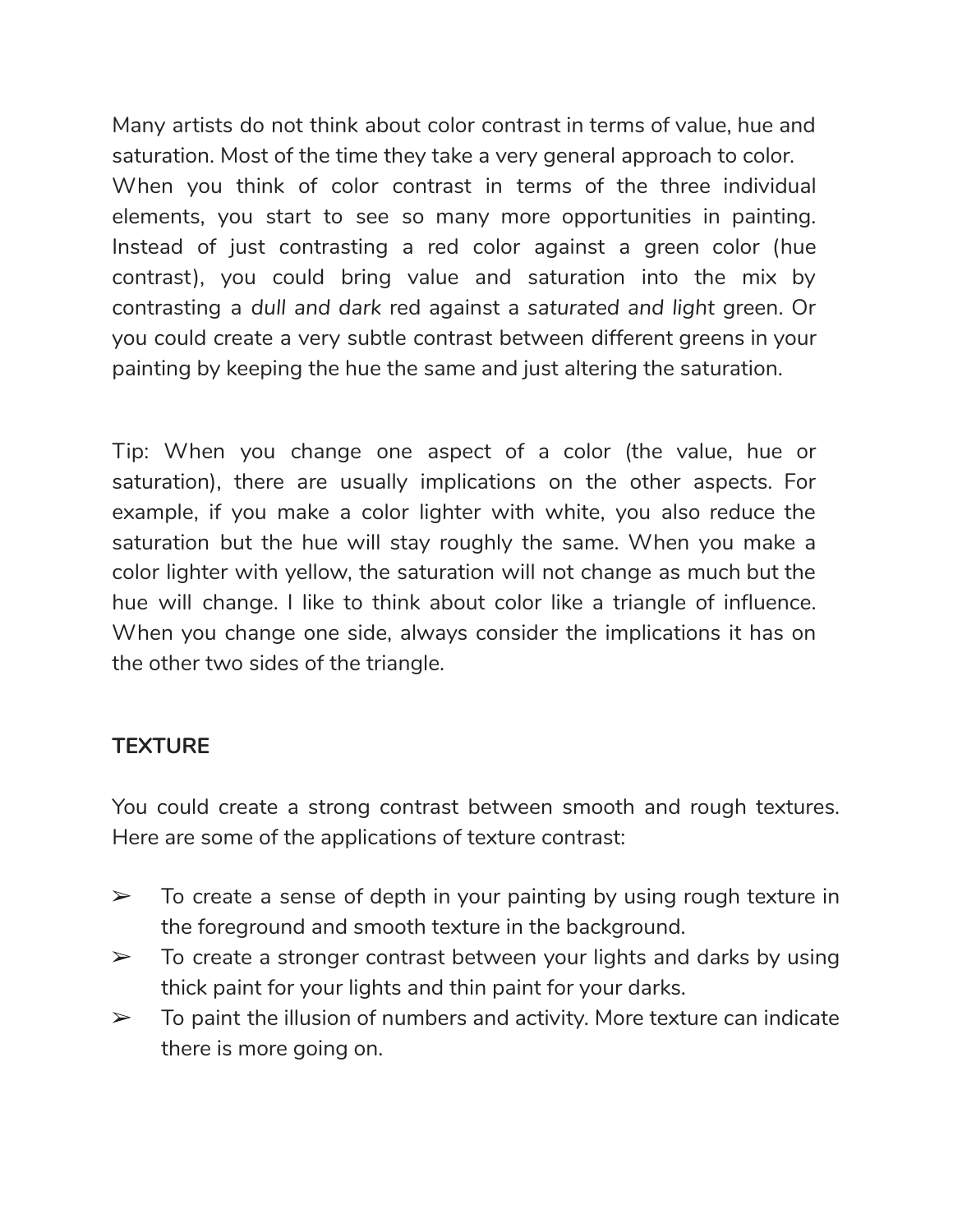## **SHAPES**

Shape contrast could refer to rigid and organic shapes, or long and short shapes, or circles and rectangles.

#### **BALANCE**

Balance is concerned with the visual distribution or weight of the elements in a work of art. A painting could be balanced if one half is of the same visual weight as the other half. Or, you could have a small area of heightened significance which is balanced against a much larger area of less significance, like in the painting below.

#### **EDGE**

In painting, you have hard, soft or lost edges. You can help people navigate through your painting through the clever variation of the edges you use.

Our eyes like to follow hard edges, but if you only use hard edges (have no edge contrast) then your painting may appear jarring and cartoonish. If you only use soft edges, then your painting may appear hazy and out of focus (which is not necessarily a bad thing, if you are going for that look).

You can make a powerful statement by contrasting hard edges amongst mostly soft or lost edges.

## **DETAIL**

One of the most common problems in painting is trying to capture every single detail, no matter how insignificant. By doing this, it becomes confusing as to what the key features are in your painting as everything is rendered with the same level of detail.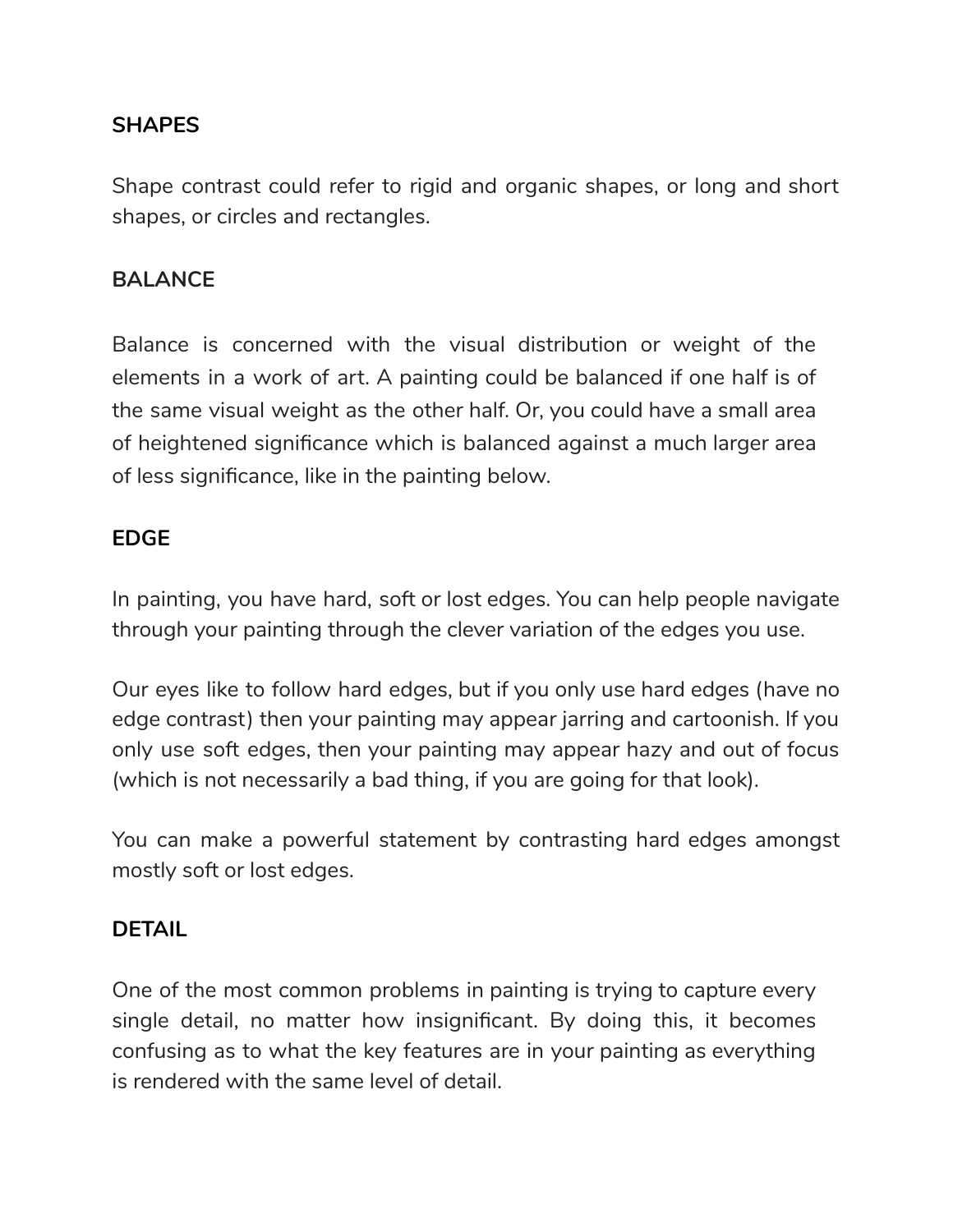As a general rule, use more detail for key features and less detail for areas which are less significant. This sounds obvious, but it can be difficult to follow, especially if you are not completely sure what your key features are.

If you are not sure what to use detail on and what to simplify, then ask yourself.... "What am I trying to say through this painting? What are the most important features which I want to paint." Then simplify the rest.

# **PATTERN**

Pattern is a very important design concept which refers to the visual arrangement of elements with a repetitive form or intelligible sequence.

Pattern is not always obvious. It could be a simple underlying notan design which dances between light and dark in some kind of sequence. Or it could be the use of similar color patterns throughout your painting.

## **EMPHASIS**

Emphasis is a way of using elements to stress a certain area in an artwork. Emphasis is really just another way to describe a focal point in your artwork.

## **RHYTHM**

Interval contrast: A contrast between long and short intervals. In the painting below, notice the variation in the lengths of the intervals between the trees. The interval contrast can be used to create a sense of rhythm in your artwork.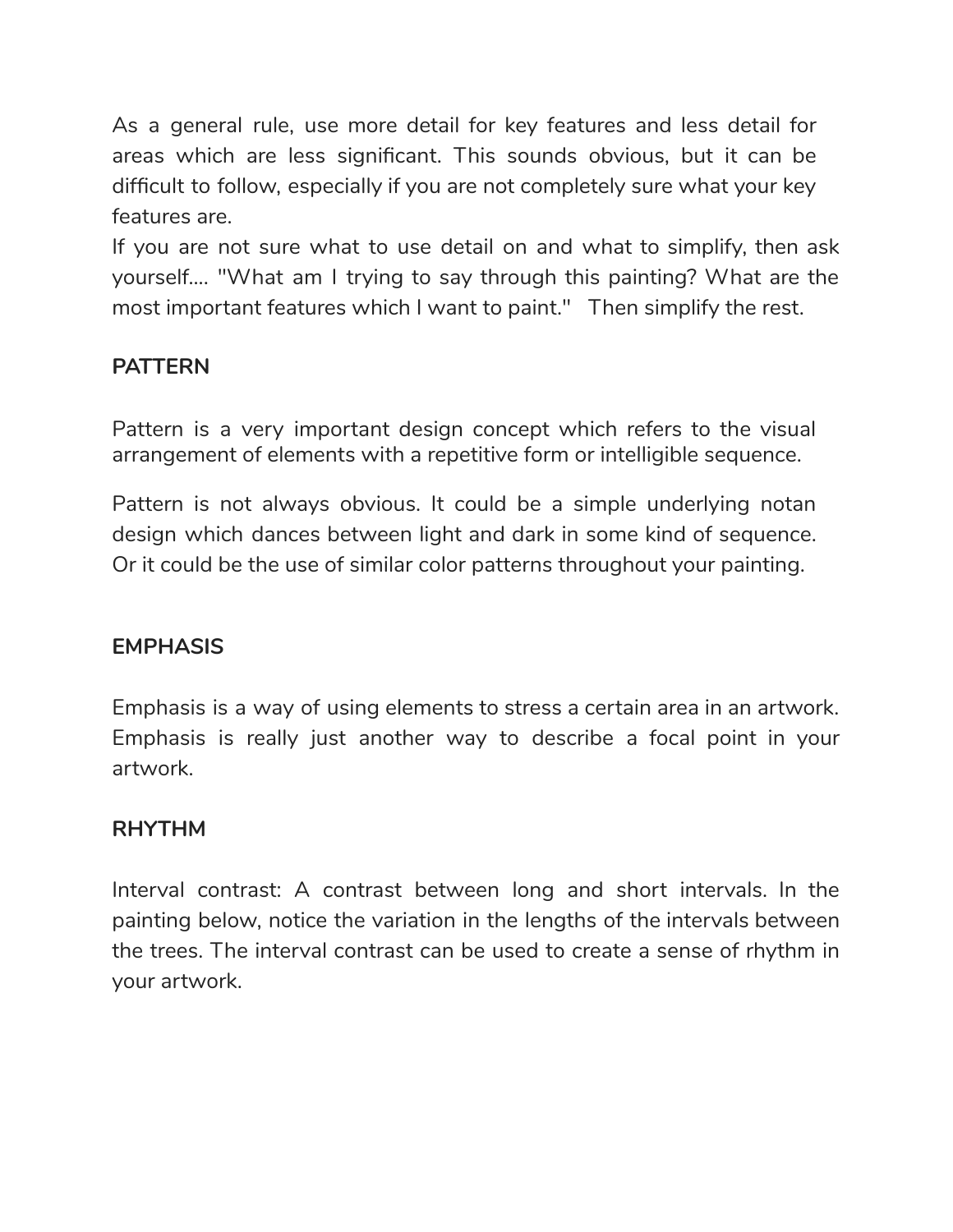# **VARIETY**

Variety refers to the use of differing qualities or instances of the visual elements. Variety can be used to break up monotonous or repetitive areas.

## **UNITY**

Unity refers to some kind of connection between all the visual elements in a work of art. Like harmony, this is a bit of a vague term which is difficult to objectively use to analyze art.

## **HARMONY**

Harmony is a bit vague compared to some of the other principles. Generally speaking, it refers to how well all the visual elements work together in a work of art. Elements which are in harmony should have some kind of logical progression or relationship. If there is an element which is not in harmony with the rest of an artwork, it should stick-out and be jarring to look at. Kind of like an off-note in a song.

You will usually be able to tell just from judgment if all the elements are in harmony. It will just look right. However, if the painting looks off, then it can be difficult to tell if that is because there is no harmony between the elements or if there is some other issue.

#### **MARKS**

Mark making is a term used to describe the different lines, patterns, and textures we create in a piece of art. It applies to any art material on any surface, not only paint on canvas or pencil on paper. A dot made with a pencil, a line created with a pen, a swirl painted with a brush, these are all types of mark making.